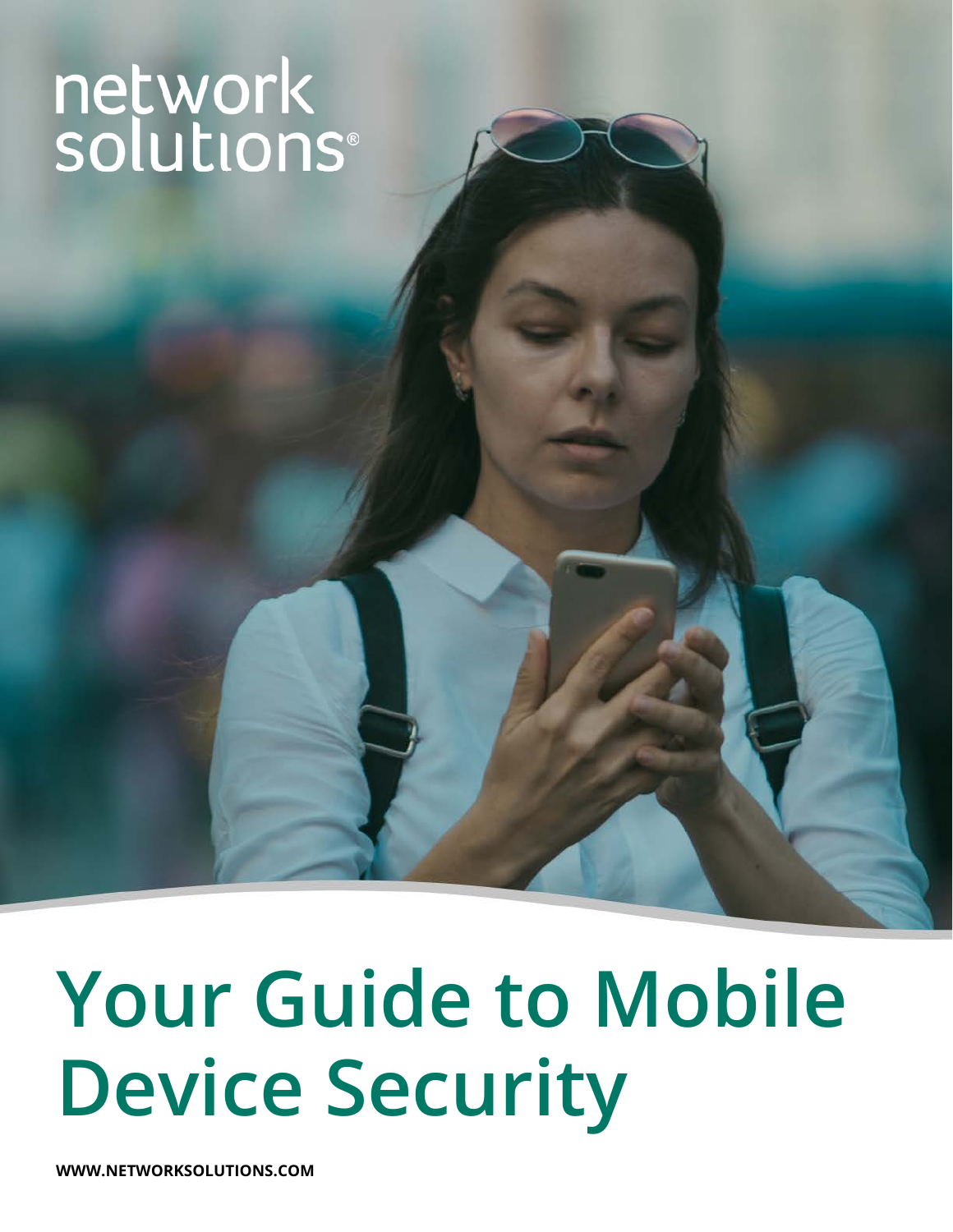

### **Introduction**

Keeping your mobile phone safe from hackers can be challenging. Bad actors have countless opportunities to take control of your phone without your knowledge and invade your business networks. Mobile-based malware is a particularly tempting option for hackers because it broadens the attack surface area and can exploit the many vulnerabilities inherent in smartphones. As corporate users become more comfortable using their phones, they can unwittingly bring these vulnerabilities inside a corporate network. Not helping matters is the fact that users often aren't paying attention when reading emails on mobile devices, which makes clicking on a phishing lure more likely. Plus, many mobile apps have limited or no inherent security, and the apps are constantly updated, making it hard for users to keep current.

This means that mobile app consumers are caught between two difficult positions. On the one hand, they want more usable mobile apps. But they also want to keep themselves secure. This leaves the app creators to choose between adding features or adding security. And these choices place a bigger burden on users — especially those from smaller organizations with less sophisticated IT departments — to vet their apps and maintain a more secure mobile device on their own.

Let's explore some of the cyber threats that can turn your phone into a recording or hacking device along with ways to protect yourself and your business.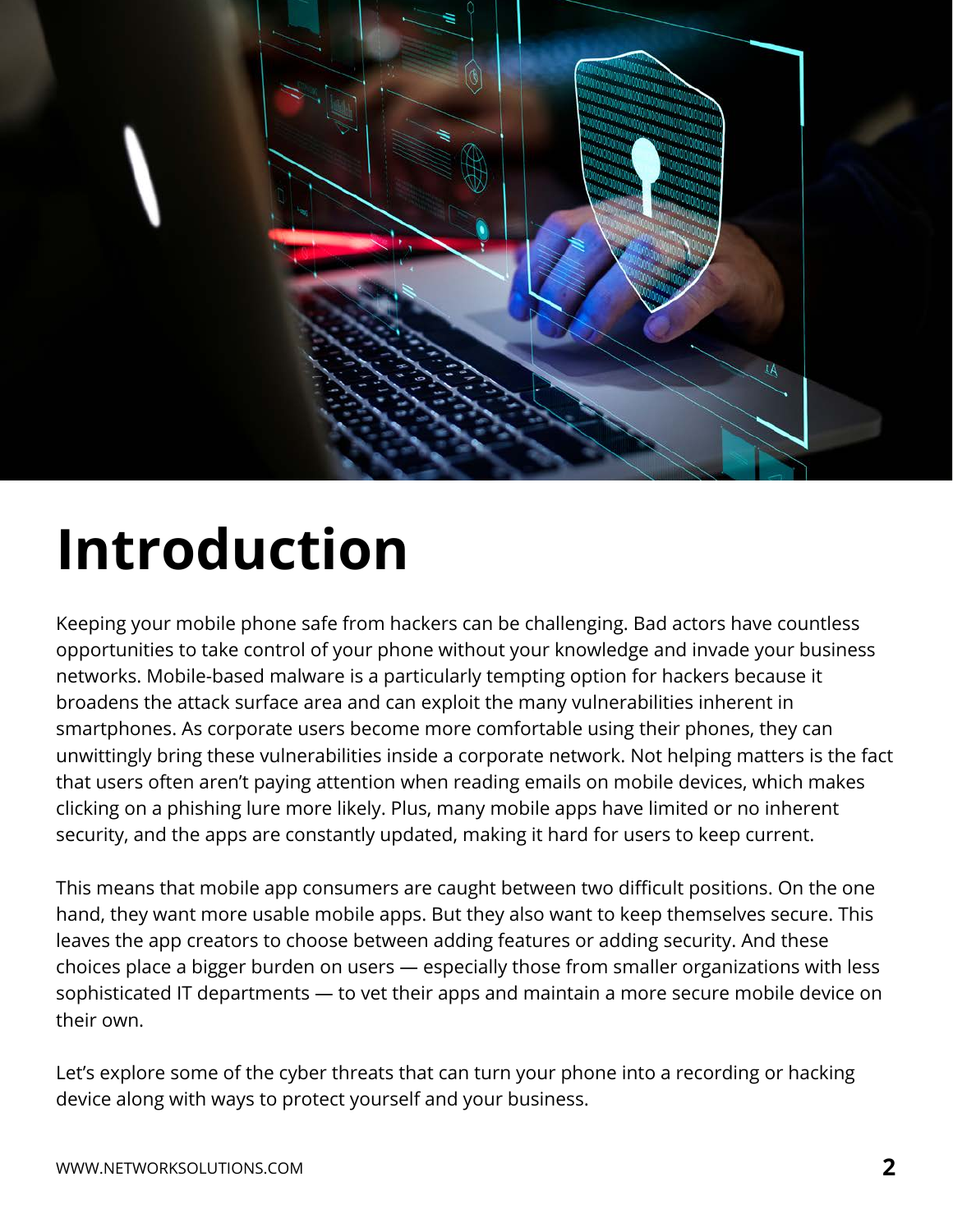# **Contents**

| <b>INTRODUCTION</b>                          |  |
|----------------------------------------------|--|
|                                              |  |
| THE RISE OF BYOD                             |  |
| THE WEAKNESSES OF A VPN                      |  |
| WHAT ABOUT MOBILE DEVICE MANAGERS (MDMS)?    |  |
| THE LATEST MOBILE DEFENSIVE TECHNOLOGIES<br> |  |
| <b>SUMMARY</b>                               |  |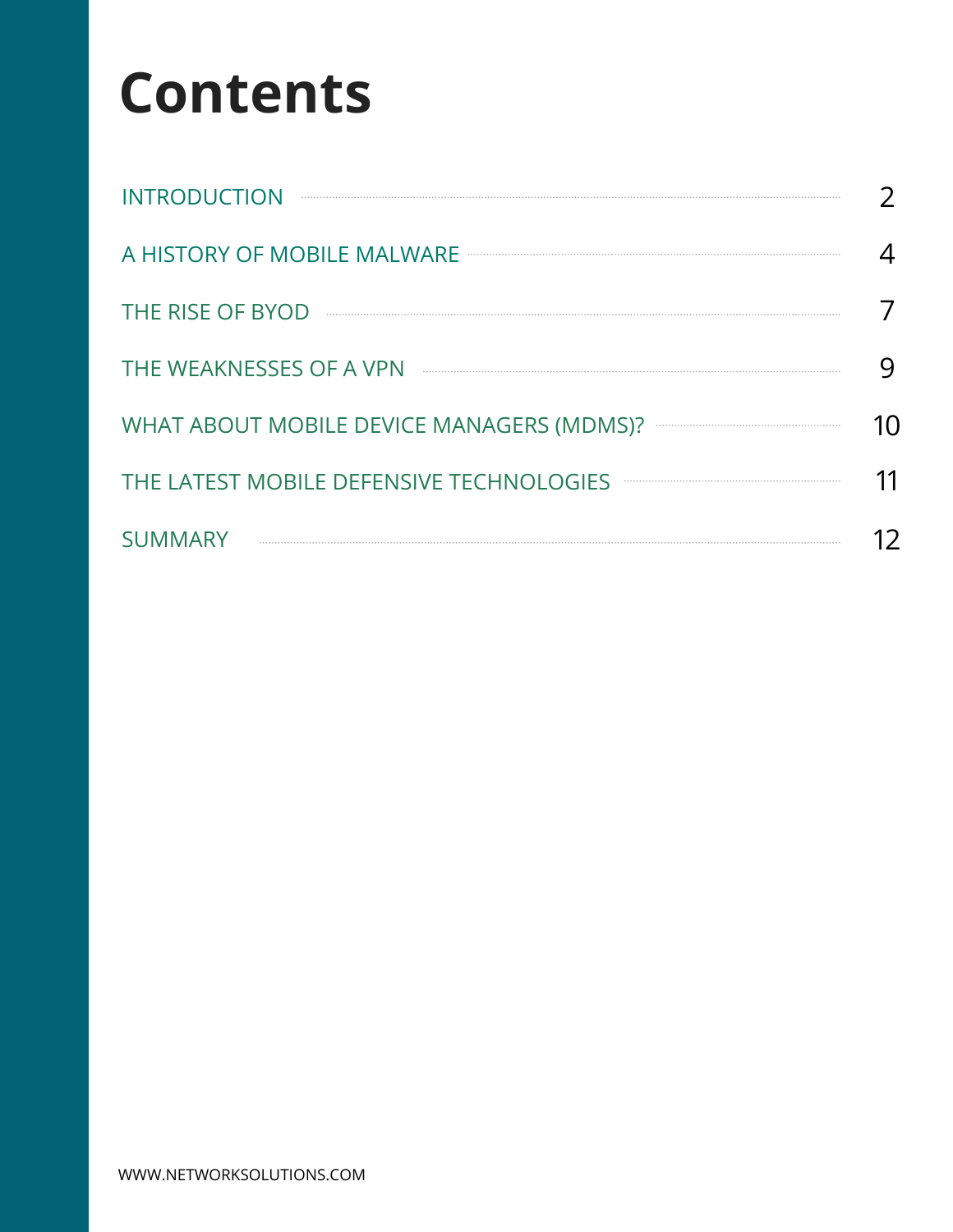**A HISTORY OF MOBILE MALWARE 1 OF 3**

#### **Malware Targets You and Your Device**

**Chapter 1**

Mobile malware efforts aren't new. Sophos has been tracking them for more than a decade.<sup>1</sup> Let's review a few key attack methods and some of the more memorable circumstances.

Mobile malware falls under four different types of attacks:

- **Fake applications**, where malware tricks users into installing an app that does something malicious while looking benign.
- **Phone-based attacks**, where attackers leverage some aspects of a cellular phone network to take control of a user's phone and account.
- **Man-in-the-middle**, where the malware inserts a malicious piece of code between the mobile user's intended application and assumed destination.
- **Spyware or monitoring applications**, where malware inserts a hidden piece of code that records keystrokes and other user movements and then transmits them to a central place, where this data is then sold on the black market.

All of these techniques rely on several factors. First, since many people own smartphones, malware creators can target users who own their own phones and don't have them managed by an IT department. Second, users often respond quickly to suggestive emails or texts, and these can contain phishing lures or other malware-laced URLs that can end up infecting the phone. Finally, there are many phones that aren't patched or running the latest operating system update, and the attackers can quickly find these outdated models and exploit them.

Let's start off with fake apps. These can take several forms:

• **The apps themselves are fake** and contain malware, which could be anything from



ransomware to spyware. One class of malware is called "**fake anti-virus**." These are apps that look like they are protecting you against infections but are actually malware themselves. The creators of these malicious apps count on the fact that many users will just click on a tempting offer and download the app without ever giving it a second thought. Few users do any vetting or research to find out if these apps<sup>2</sup> are legitimate. The Google Play and Apple iTunes stores are full of these apps, despite attempts by both companies to continually clear them from their online listings.

- Another type of fake app contains malware **hidden within legitimate-looking products**, such as games for kids and back-up products. How about a flashlight app that requires access to your photos?<sup>3</sup> The world of mobile malware is sketchy, to say the least.
- The apps **disguise some other malicious activity**, such as banking trojans designed to steal money from your bank or Bitcoin accounts. Or they contain code that causes ad click fraud, by activating a series of automated clicks to increase a criminal's ad commissions.

Why is this important? There are two main reasons. First, **some adware (as these apps are usually called) can steal sensitive information**, such as passwords and account data. An example of this is the adware app CopyCat,<sup>4</sup> which operated during 2016-2017 and eventually found its way onto more than 14 million Android devices, stealing \$1.5 million in ad revenue over a period of two months. This is a good example of malware that packs a punch: in addition to the click fraud, it also can take complete control over a device so it can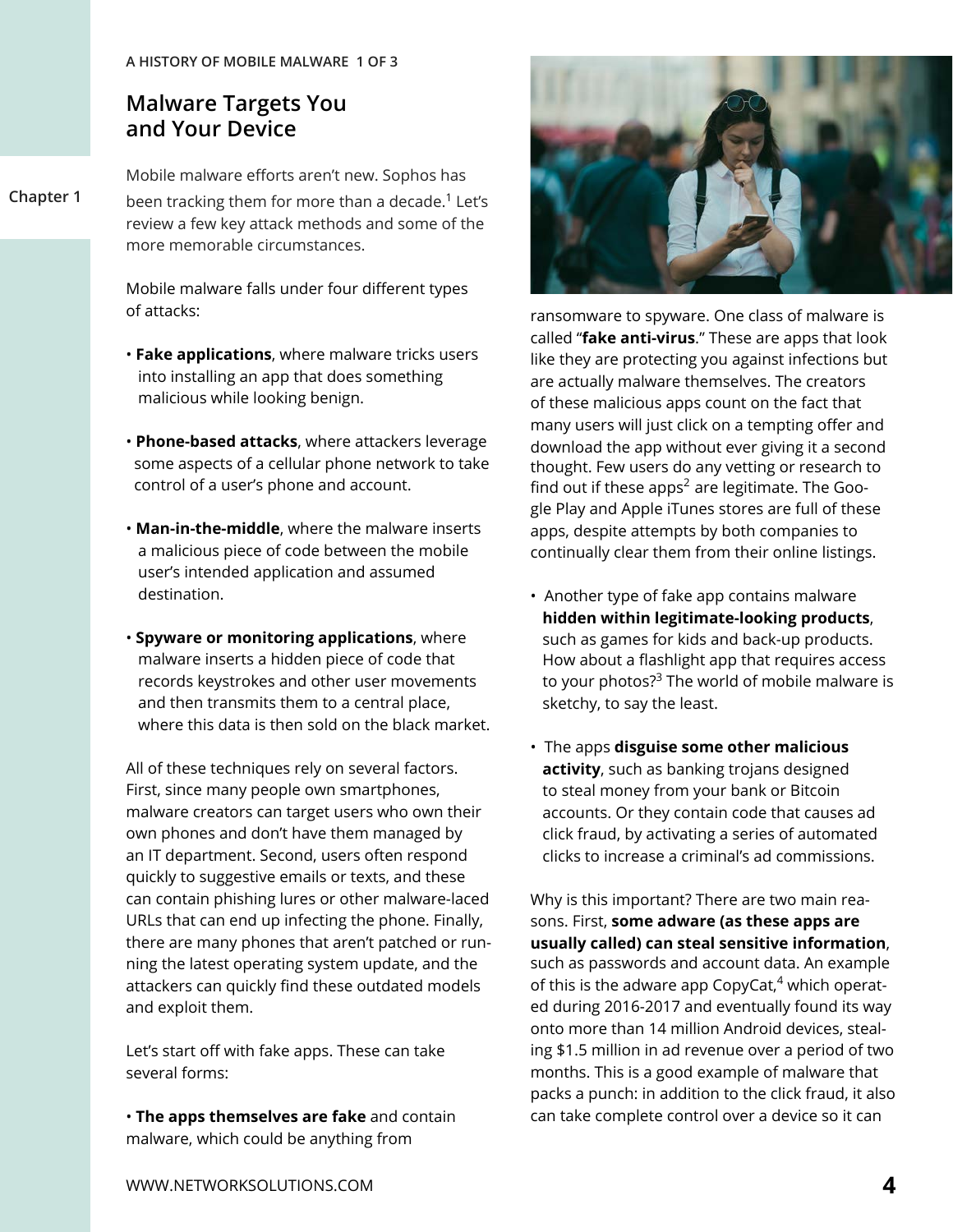#### **Malware Targets You and Your Device**

launch any app without the user's knowledge

or permission. **Chapter 1**

Second, they can damage devices further and allow additional attacks without the user's knowledge, even causing a device to **become part of a botnet**. This collection of devices is then used to attack other devices on your internal business network or coordinated across the world for some major global attack. For example, the DressCode malware was popular back in 2016, but resurfaced at various times since then<sup>5</sup> with new infrastructure and updated code. These fresh instances would be posted on the Google Play store and disguised as new apps. The malware creators used this method to evade detection with more sophisticated methods that hid the command and control servers used to generate the click fraud commands. One method was to hide the code inside images. These newer DressCode versions were found on Android phones in 70 different countries and on thousands of devices.

Another botnet-type attack was the WireX attacks during 2017, which used 300 different disguised apps downloaded by tens of thousands of users located in more than 100 countries. These apps — which included fake media players, ringtone generators and storage managers created a gigantic botnet that was used to perform denial-of-service attacks.

So far, we have discussed mainly Android malware. **Apple's devices aren't immune to these types of attacks**, although the company does a better job of policing potential problems. One issue with fake apps happened in 2015 when Chinese app developers introduced an infected version of Apple's app development environment called XcodeGhost. It injected malware code into thousands of different apps that were quickly discovered by researchers<sup>6</sup> and then removed from the iTunes App Store. Another series of iOS-related attacks involved to do with sending malicious texts that can crash devices: this has

happened several times.<sup>7</sup>

The second broad type of attack uses various weaknesses in the cellular phone system and the people that operate their customer support lines. These include a variety of techniques and are very hard to prevent, mainly because they don't really rely on malware *per se*. Some of these techniques include:

- **Smishing**, whereby an attacker sends an SMS text to a cellular phone user and tricks them into downloading a piece of malware code. (The name comes from using SMS to send the phishing lure.)
- **Signaling System 7-based attacks**. 8 These are based on the underlying network protocols used to run the phone system. All that is needed is the target user's phone number, and the attacker can listen to their phone calls, read their texts and track their location.
- A different kind of attack exploits what is called **WAP billing**. 9 This is a form of mobile payment where a user's mobile phone bill is charged directly by an app so there is no need to use a credit card or bank account. A user is sent a phishing lure that directs them to an innocent-looking web page, where they enter their phone number.
- Another kind of attack involves using social engineering to manipulate the customer service representatives of the cellular providers. The attacker gets the phone company to reassign a target user's phone number to their own phone, and then they take control over the user's accounts. There have been numerous accounts of these attacks and how users have had their phones compromised when the cellular provider is tricked. This has occurred particularly with users who own a lot of virtual currencies<sup>10</sup> and manage these accounts from mobile apps on their phones. More recently, Brian Krebs has documented an interesting scam<sup>11</sup> whereby two hackers coordinate calls: one calls the intended victim pretending to be their bank while the other calls the bank pretending to be their customer. They both use caller ID spoofing technologies to hide their true identities.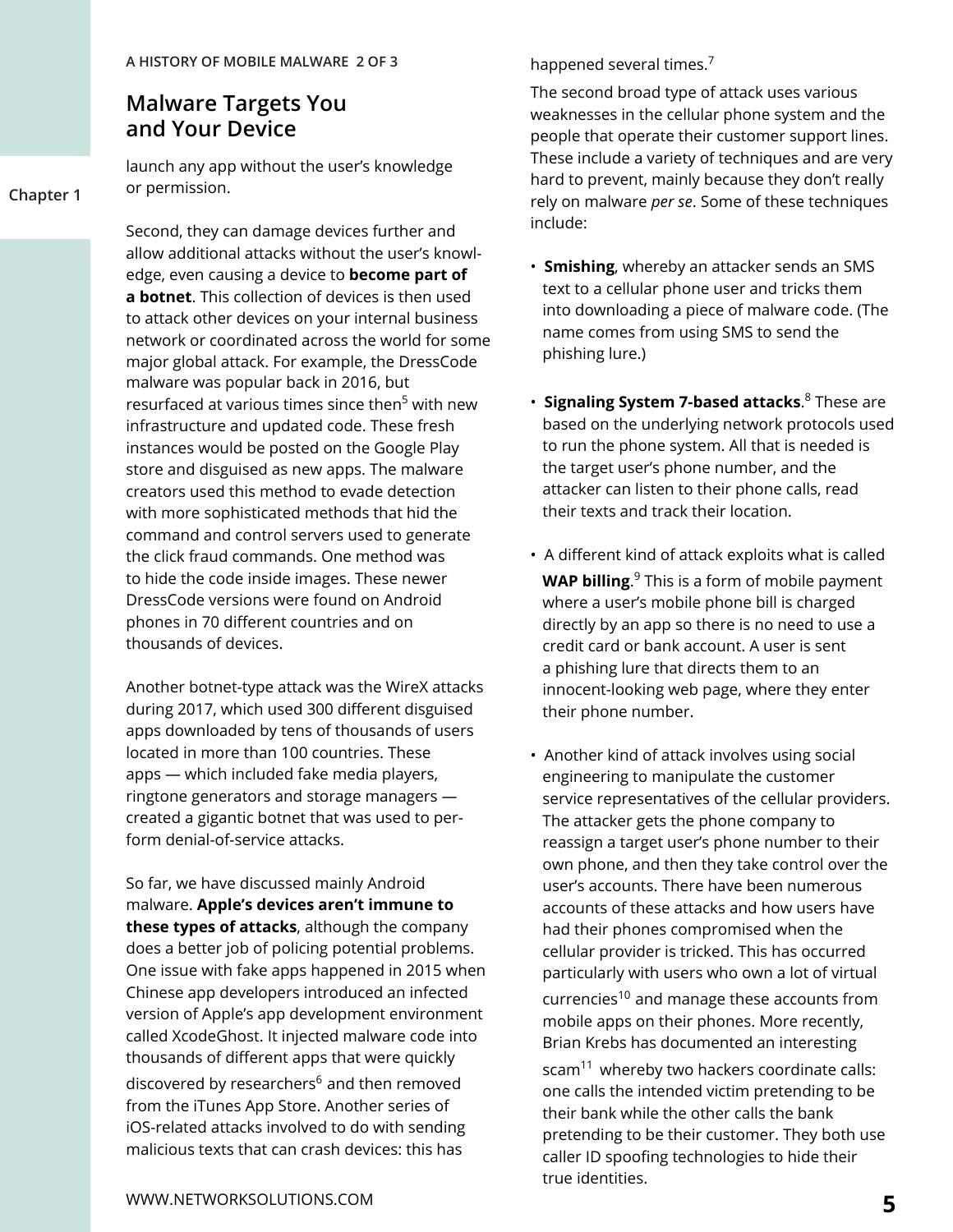**A HISTORY OF MOBILE MALWARE 3 OF 3**

#### **Malware Targets You and Your Device**

**Chapter 1**

Next are **MITM attacks**. These are harder to track because the changes to any app on your phone are very subtle. Instead of connecting to your bank's website, for example, you might end up going to a phishing or copycat site that appears to be your bank. A popular MITM method is to take advantage of cross-site scripting, where an attacker injects malicious code into a web page, thanks to credential theft allowing access to its code. While this isn't strictly a mobile-only attack, mobile browser users can easily be affected by it because of their smaller screens and tendencies while mobile browsing. These attacks usually result in stolen user credentials with more dire consequences. Back in 2017, security researchers identified more than 70 apps $12$  in the iTunes Store that were vulnerable to MITM attacks, with many of them leaving sensitive data exposed to be harvested by hackers.

Another MITM example was the BlueBorne<sup>13</sup> attack. It used a series of vulnerabilities to connect to another device running Bluetooth protocols. This isn't strictly a mobile malware example; in fact, this attack could infect anything running Bluetooth, including home control devices such as Google Home and Amazon Echo as well as ordinary PCs and laptops. What made this attack particularly dangerous was the fact that it didn't require any user interaction or device configuration. An attacker could gain remote control over user devices as a result, and numerous vendors had to patch their operating systems accordingly.

**The final category of attacks is spyware**, where an app is used to record all sorts of private information and then send it back to a central repository. That data is then sold on the black market to criminals who use it for credit card and other financial fraud. One of the worst examples of this kind of attack happened in 2016, with the

Android BLU (the acronym stands for Bold Like Us) phones sold by Amazon and Walmart. The phones inadvertently contained malware that recorded user data and sent it to Chinese hackers. After a series of technical missteps and legal challenges, the company finally settled with the U.S. Federal Trade Commission.<sup>14</sup> A more current piece of Android-based malware is called Eventbot,<sup>15</sup> which was discovered in March 2020. It is a combination of banking Trojan, fake app and spyware, which can be very potent. It leverages the accessibility services to bypass SMS-based authentications to steal your login credentials. It has targeted over 200 different banking and cryptocurrency apps.

...much of the de facto security of a company comes from having people who are making good decisions when they're using computers.

CC

— Dan Woods, Early Adopter Research

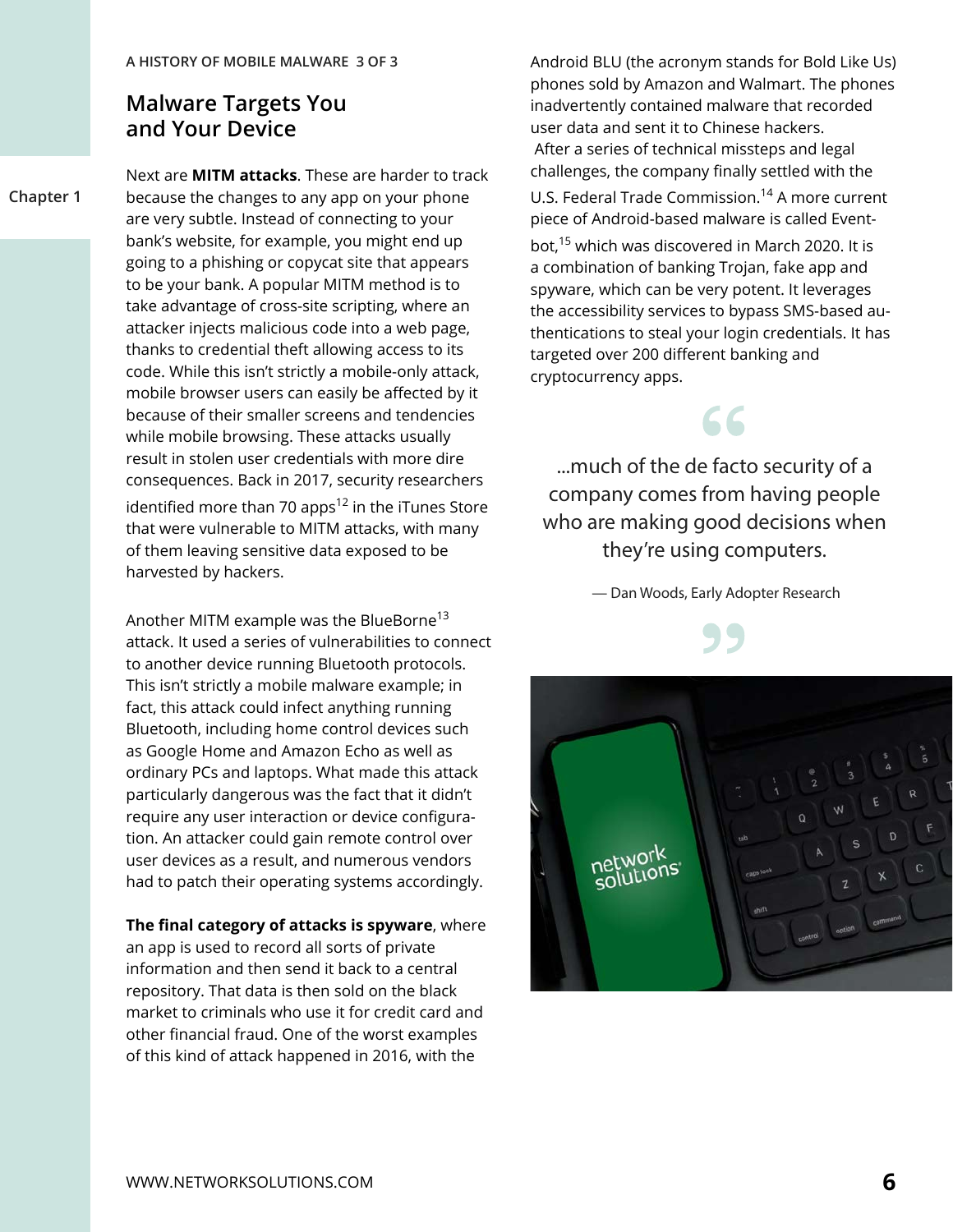**Chapter 2**

#### **Using Personal Phones Doesn't Safeguard Your Network**

Faced with all of these mobile threats, enterprise IT managers have not been standing still. Several years ago, one IT initiative was created to stem the mobile malware tide: the bring your own device (BYOD) movement.

While it has since fallen out of favor, BYOD was all the rage in 2013-2015, $16$  when corporations thought they could control how users purchased and used their smartphones. It didn't work for any number of reasons: first, users would buy whatever personal phones they wanted, whether an IT department supported them or not. Second, the corporate-owned phones were often so locked down that users couldn't get their work done, or had to carry around two phones, a major inconvenience. Understanding BYOD's implications was often difficult for businesses because it meant they had to define what was and what wasn't an acceptable use of their phones,17 along with what corporate servers and services could be securely accessed from each device.

There were a variety of efforts created to help manage the mobile device portfolios that resulted from the BYOD effort to try to make mobile users more secure. Let's review them, based on three different metrics: their inherent security, their ability to display typical Microsoft Office files across mobile and desktops with a degree of fidelity and what types of software are run on the mobile clients. We categorize these technologies into two broad groups: those that Faced with all of these mobile threats, enterprise IT managers have not been standing still. Several years ago, one IT initiative was created to stem the mobile malware tide: the bring your own device (BYOD) movement.

There were a variety of efforts created to help manage the mobile device portfolios that resulted from the BYOD effort to try to make mobile users more secure. Let's review them, based on three different metrics: their inherent security,

their ability to display typical Microsoft Office files across mobile and desktops with a degree of fidelity and what types of software are run on the mobile clients. We categorize these technologies into two broad groups: those that force poor results because of particular compromises and those that are better solutions.



Examples of ways around BYOD include:

- Emailing yourself a document to your mobile device as an attachment
- Using a cloud-based storage option such as Dropbox or One Drive and a mobile client
- Uploading the documents to cloud-based office services such as Google Docs or Office 365
- Using a virtual private network secure file transfer app or remote desktop or virtual desktop app on your smartphone
- Using a mobile device manager or a pur pose-built mobile security app.

#### 66

...it's impossible to hide the fact that you are under Distribution Denial of Serivce (DDoS) attack.

— Jamie Cochran, Cloudflare

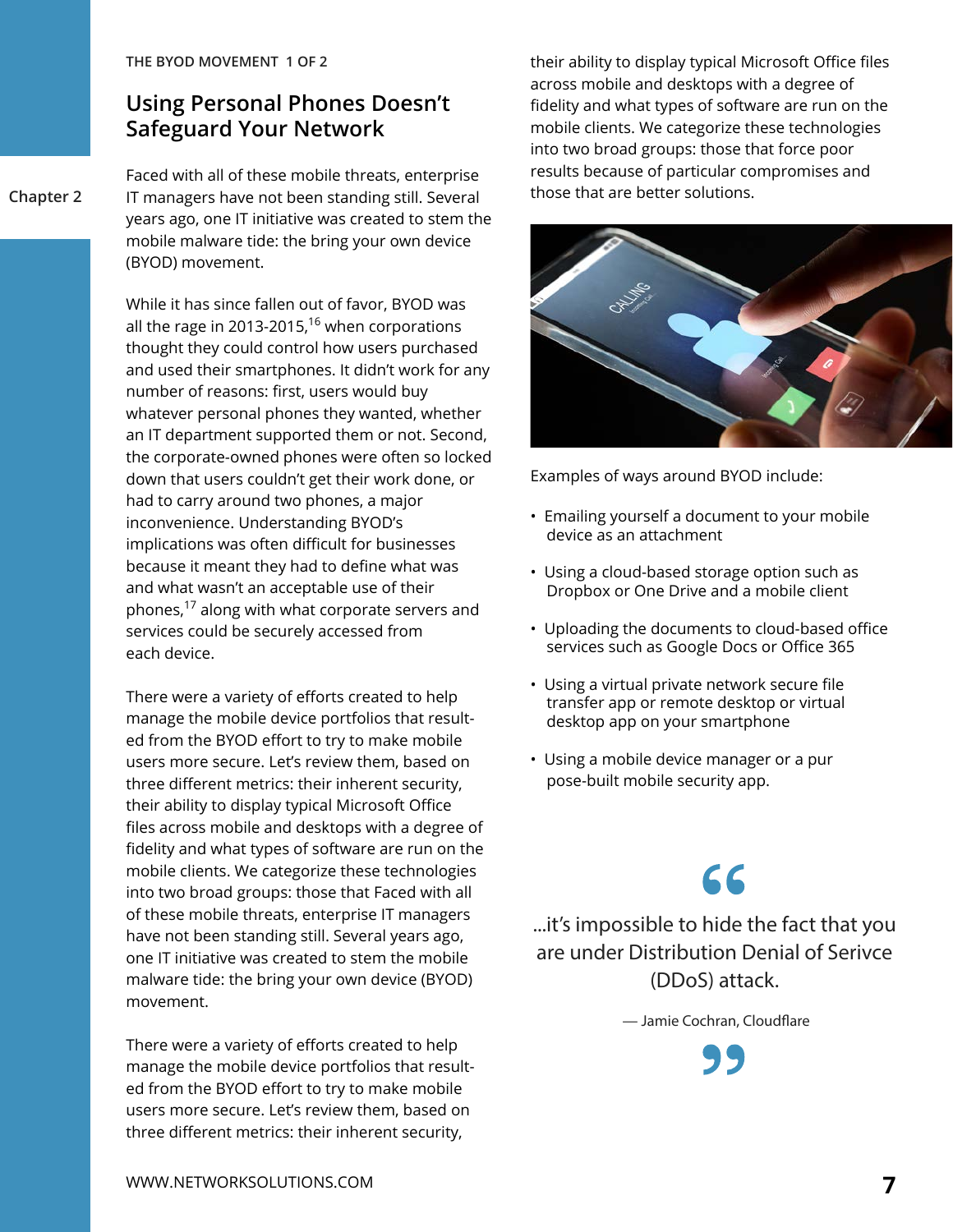**THE BYOD MOVEMENT 2 OF 2**

#### **Using Personal Phones Doesn't Safeguard Your Network**

**COMPARISON OF SOLUTIONS:**

| Chapter 2 | Solution                                                           | Security  | File Fidelity | <b>Client Versions</b> |  |
|-----------|--------------------------------------------------------------------|-----------|---------------|------------------------|--|
|           | <b>Group 1-Poor</b><br><b>Compromises</b>                          |           |               |                        |  |
|           | Send an Email<br><b>Attachment to Your</b><br><b>Mobile Device</b> | Poor      | Fair          | N/A                    |  |
|           | <b>Cloud-Based Storage</b>                                         | Poor      | Fair          | iOS and Android        |  |
|           | <b>Cloud-Based Office Apps</b>                                     | Poor      | Good          | Browser-based          |  |
|           | <b>Run a Native Mobile</b><br><b>Office App</b>                    | Poor      | Fair          | iOS and Android        |  |
|           | <b>VPN</b>                                                         | Varies    | Uncertain     | Varies                 |  |
|           | <b>Group 2 - Better</b><br><b>Solutions</b>                        |           |               |                        |  |
|           | <b>Secure File Transfer</b>                                        | Excellent | Excellent     | iOS and Android        |  |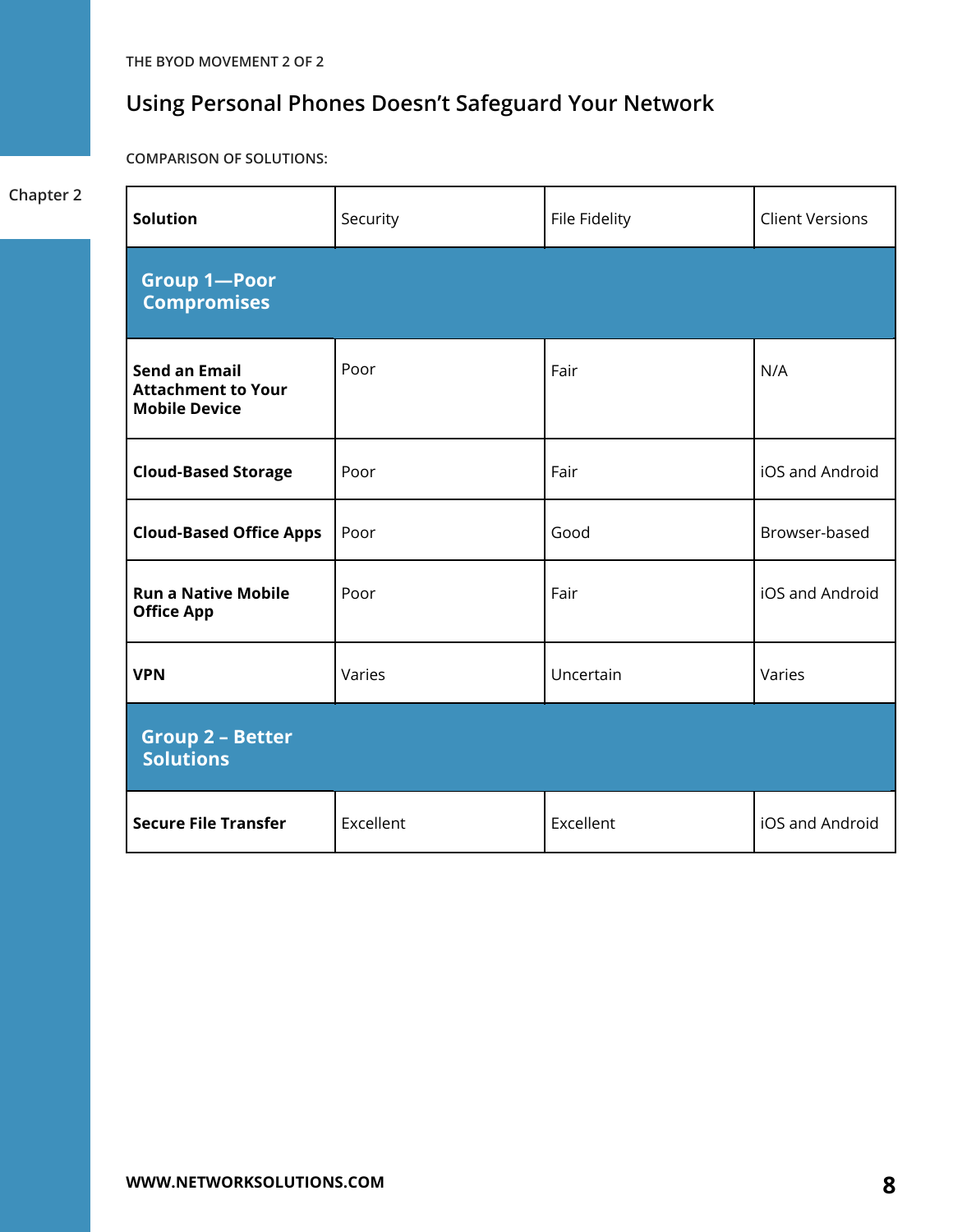#### **Malware-Infected Apps Could Access Your Network**

**Chapter 3**

To try to get around some of these issues with BYOD policies, many corporations began using virtual private networks (VPNs). These tools have been in place for decades and mostly for laptop users, but the growth in smartphones — and smartphone attacks — have made VPNs the first



piece of protective gear for many businesses, even smaller ones that don't have large IT departments.

The concept of a VPN is that you avoid exposing your network traffic to and from your phone across the Internet by using encryption. That is essential when users are on a public WiFi hotspot, such as at a local library or coffee shop, where someone on that network might be listening in to your digital conversations. There are a number of VPN providers that offer iOS/Android and Windows/macOS software to make it easier for users to protect all of their mobile devices.

But VPNs can provide a false sense of security, particularly for mobile users. They often expose too much of the network to too many applications on the mobile device and require excessive bandwidth to work across poor mobile

connections. The typical VPN also assumes that all apps on your mobile device are well behaved. Once you open a VPN connection, every app can have full access to your corporate network, including rogue applications that may have been deposited on your device by a malware attack. The role a VPN plays is somewhat different on a mobile device than on a desktop because so many different communications technologies are packed into the typical mobile device: voice and video calls, instant messaging, text messages and email. These communications tools make it difficult for any solution to offer universal protection.



Another early problem for VPNs was that many of the VPN vendors didn't support both iOS and Android devices, and only designed them for desktop operating systems like Windows and macOS. That changed as more users flocked to their mobile devices and requested better protection.

#### $66$

Everybody I know in the cryptocurrency space has gotten their phone number stolen.

— Joby Weeks, a Bitcoin Entrepreneur

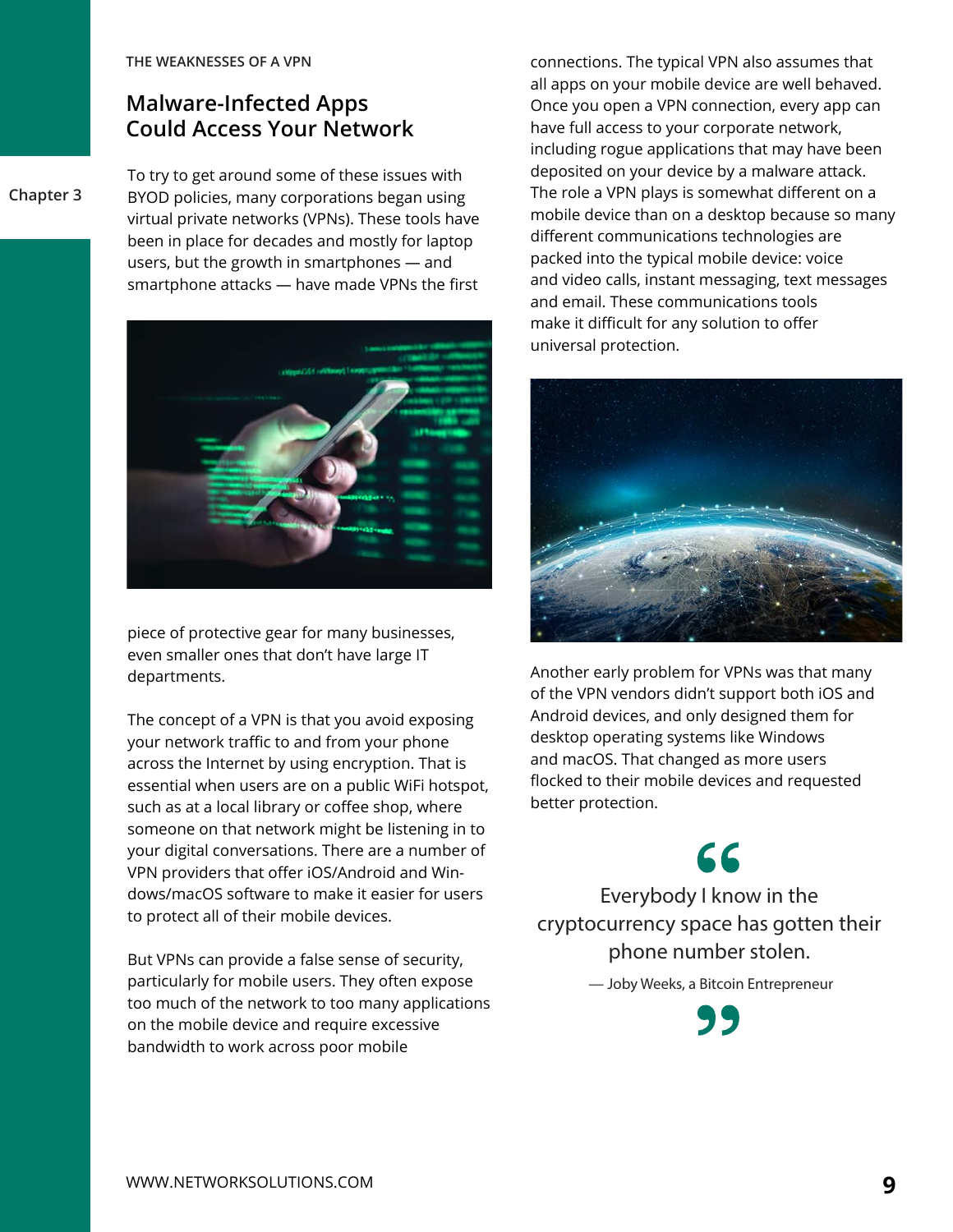**WHAT ABOUT MOBILE DEVICE MANAGERS (MDMS)?**

#### **Enterprise Solutions Often Don't Fit Small Businesses**

**Chapter 4**

The original idea behind MDM was based on the idea that managing and administering an organization's mobile devices could make them more secure. That meant that IT departments had to decide on a series of policies that would actually improve security. Unfortunately, that didn't happen, and MDM often made user's phones more difficult without any security benefits to the business.

Many MDM products were created in its early years, including Airwatch (which was purchased by VMware and incorporated into its Workspace One product), MobileIron (which has a number of mobile threat protection products now besides its MDM) and Blackberry (which went from an early mobile smartphone vendor to a security software company). These are still large-scale and expensive enterprise IT solutions.

MDM was a good idea in theory; it tried to use a software layer to handle mobile exploits. However, several challenges eventually torpedoed the effort:

- **What controls need to be in place for MDM to be successful?** IT managers had to walk a narrow line when managing apps, devices, users and files. The problem is that no matter how good the MDM product is, nothing will stop a user from using an insecure app to send personal data to their phone's storage.
- **How is personal data managed on mobile devices?** Many MDM tools made it difficult to manage data, and these controls made users stop using their corporate-owned devices as a result.
- **What workflows did MDMs require?** The workflows to map and manage mobile devices

were complex and required a lot of IT handholding to make it all work. This put MDMs out of the reach of small businesses. The management overhead of tracking device and app-specific policies was also immense.

- **What apps can the MDM manage?** One big failure of MDMs was that they needed to be carefully configured for each specific mobile app. That left a usability gap between the apps that users wanted to use and those that were protected by the MDM.
- **Finally, what killed off MDMs were the newer iOS and Android versions themselves.** Apple started adding MDM features to iOS v.7, such as per-app usage of virtual private net works, single sign-on support and selective message blocking. Android devices have had them included for several years as well.

66

BYOD means my phone, my tablet, my pictures, my music. It's all about the user.

— Eric Maiwald, Gartner analyst

77

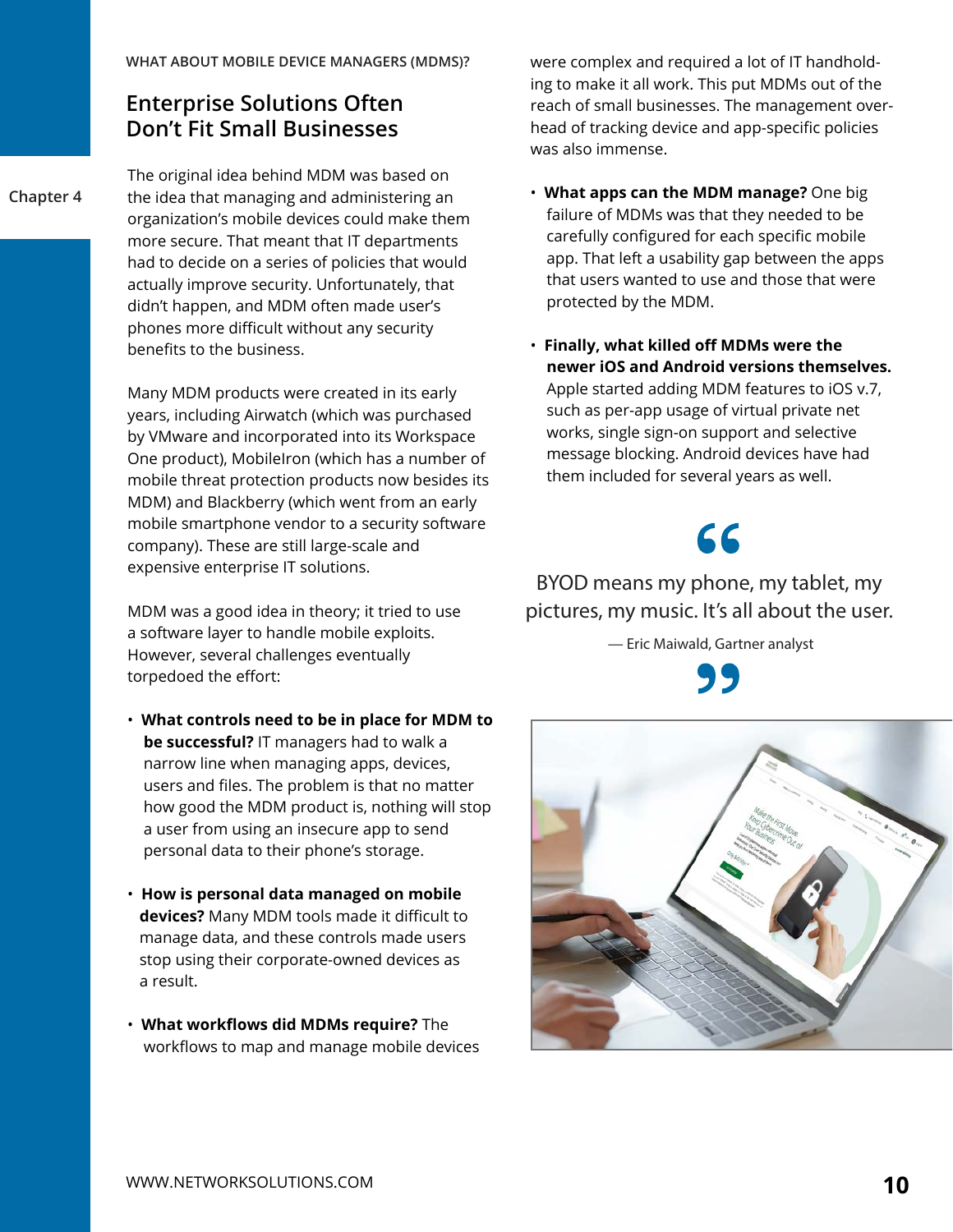**THE LATEST MOBILE DEFENSIVE TECHNOLOGIES**

#### **New Technology Detects and Blocks Malware**

**Chapter 5**

These limitations of both VPNs and MDMs don't mean that they aren't useful protective technologies: on the contrary, they still form the backbone of protection used by many business networks to secure remote and mobile devices. But in the past several years, the focus has shifted to a series of new tools. The first is a new class of products specifically designed to reside on the device itself.

#### [Cyber Security Solution from Network Solutions](https://www.networksolutions.com/security/small-business-cyber-security) is one such product.

These solutions take the form of iOS or Android apps that fit in between an MDM and a security event analyzer that is used on the network level. They typically use a web interface to manage your entire mobile collection. You will still need an actual MDM if you want to whitelist your custom applications, provide segregated work and personal environments, remediate any malware on your device and control network access. Many of the above apps integrate with MDMs for this purpose.

These apps have other features that are looking at the behavior of potential malware:

- Running your device's apps through a "sandbox" or a protected environment to analyze whether it exhibits any suspicious behaviors.
- Advanced code flow analysis to look for evasive maneuvers or specific malware clues such as MITM attacks.
- Reputation management and the ability to gather threat intelligence about what is running on your device.

#### **A Better DNS**

In addition to using one of the above tools, another defensive technology is to substitute a different domain name server (DNS) entry. This is one of the easiest and simplest ways to protect your mobile device. The DNS is the Internet's phone book; it allows you to look up a URL and other resources by using names rather than the Internet Protocol numbers. In the overall Internet infrastructure, there are a variety of public, semi-public and private providers who maintain the "master" series of phone books, known as DNS root servers.

Normally, when you set up your mobile device, you don't give your DNS settings a second thought. Usually, these settings are filled in for you by your device's operating system. But there are a number of alternate DNS entries that offer certain benefits, such as the ability to block spam, filter content (such as adult sites) and malware and allow for speedier performance with those lookups. There are numerous companies that now offer these DNS alternatives, many of which are freely available:

- Cloudflare's 1.1.1.1 and Warp VPN
- Level 3 4.2.2.1
- Google's 8.8.8.8
- Quad9 9.9.9.9
- Cisco's OpenDNS 208.67.222.222
- Norton DNS 199.85.126.20
- Yandex DNS 77.88.8.7
- Comodo DNS 8.26.56.26

#### $66$

These (new) technologies can sense malware and block it from operating, or quarantine an app that has too many permissions or that connects to known bad command and control websites.

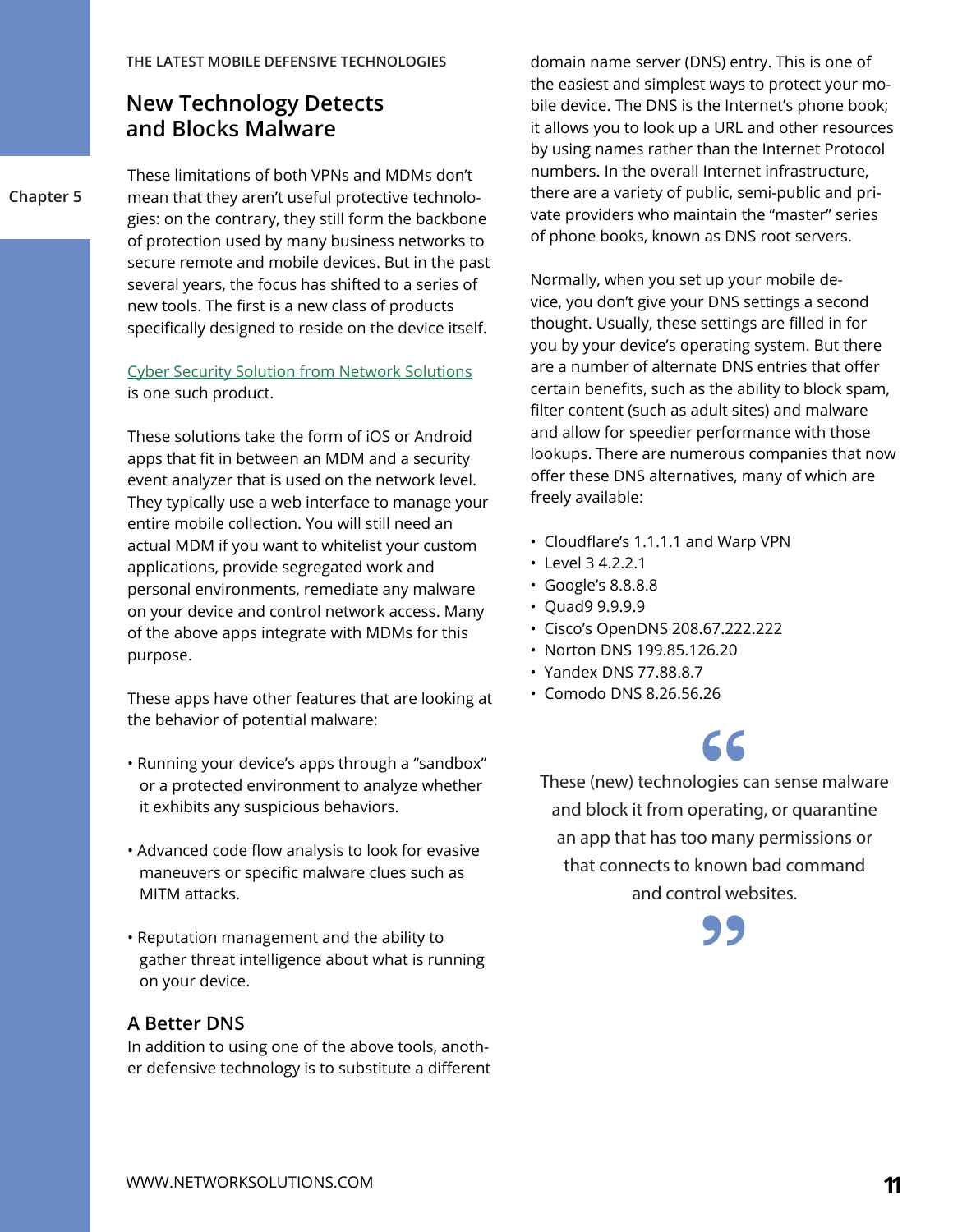

## **Summary**

Understanding the scope and effect of mobile malware attacks can be daunting. This is because there are so many places where malware can find its way into your phone or tablet and wreak havoc on your business network. Studying past patterns of attacks and understanding the various defensive measures at your disposal can help make your organization more secure. To improve your mobile security, get started with Cyber Security Solution from [Network Solutions](https://www.networksolutions.com/security/small-business-cyber-security) today.

#### **About Us**

Network Solutions is the expert in domains. In 1993, Network Solutions was the sole company registering the .com, .net, .org and .edu extensions. Since then, we've been an active part of the evolution of the Internet and our Customer Service team is here to help you succeed online. Whether you're looking for assistance, insight, [resources](https://www.networksolutions.com/dms/offers/partner2.jsp) or answers, we'll be glad to provide the solutions you need.

This eBook is the sole property of Network Solutions, a Web.com company, and shall not be copied or distributed without permission. © 2020 Copyright. All rights reserved.